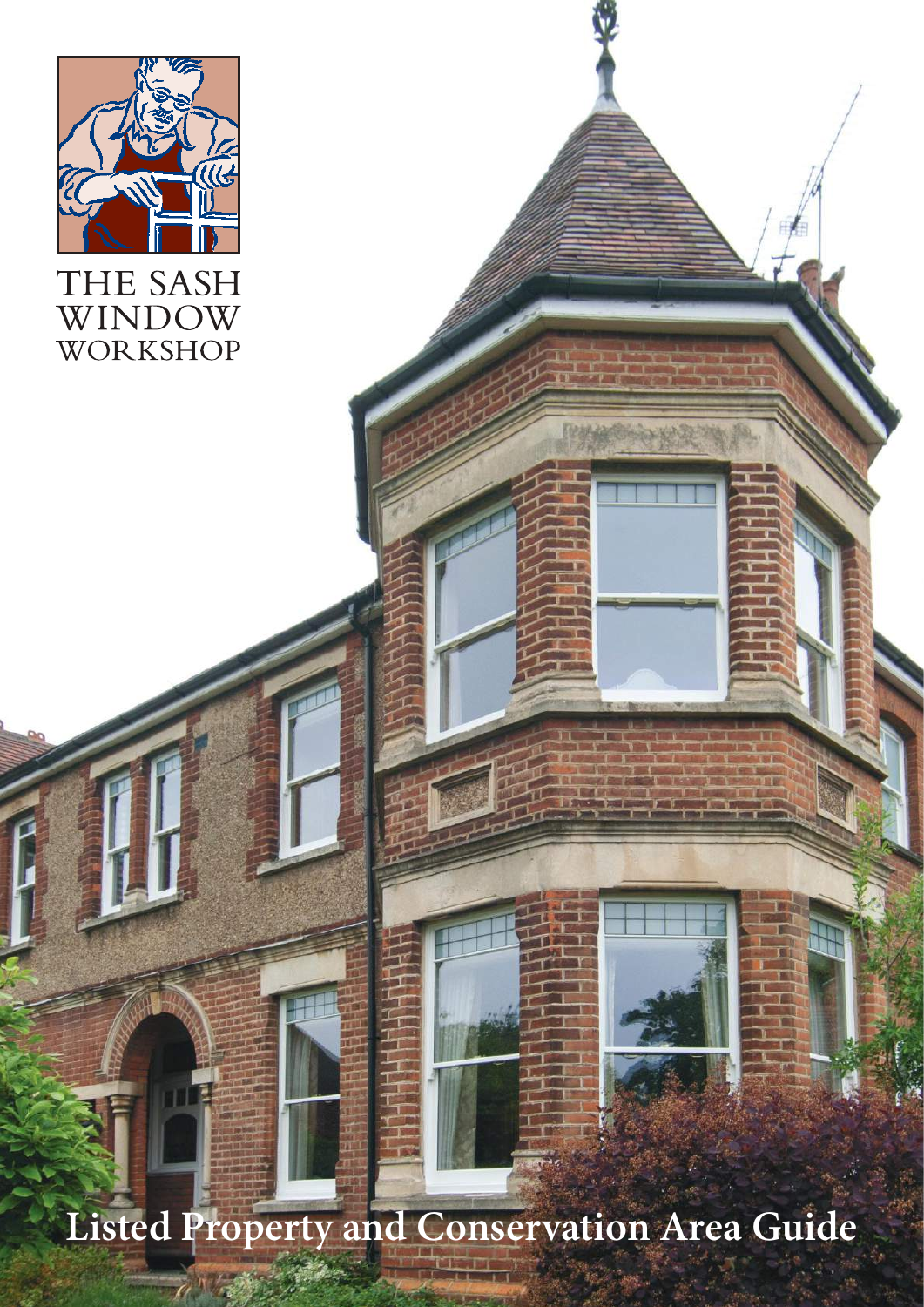## **Listed Buildings and Conservation Areas**

### **Introduction**

This guide is for advice only, to help potential customers understand the restrictions and limitations which may be placed on them, with regard to work on their windows and doors, when living in a listed building or conservation area.

If there is any doubt about the need for planning we recommend that you speak with your council directly.



#### *Conservation Area*

Properties in Conservation areas generally retain their 'Permitted Development' rights. The distinctive change in terminology means that new windows can be fitted if they are 'in keeping'. They do not have to therefore be 'like for like'. The key here is that the general appearance of the house or the area must be retained within reason.

There is no legal requirement to seek permission to carry out work to windows, including the installation of double glazing.

### *Listed Buildings*

Any change to the external fabric of the building in principle will require consent from the Planning office. This includes the window joinery and glass.

It is the aesthetic appearance and materials used in the windows which the Council will be most interested in. They will rarely allow change in any form, if permission for work is granted it will almost certainly be on a like for like basis.

### *Conservation Area under Article 4 Preservation*

Enforced by the local council to either an area or a specific building, Article 4 direction forces a restriction to the 'Permitted Development' rights on the property. This makes formal planning consent a legal requirement for any changes to windows and doors.

There is more flexibility in what can be done with properties in Article 4 areas, compared to listed buildings.

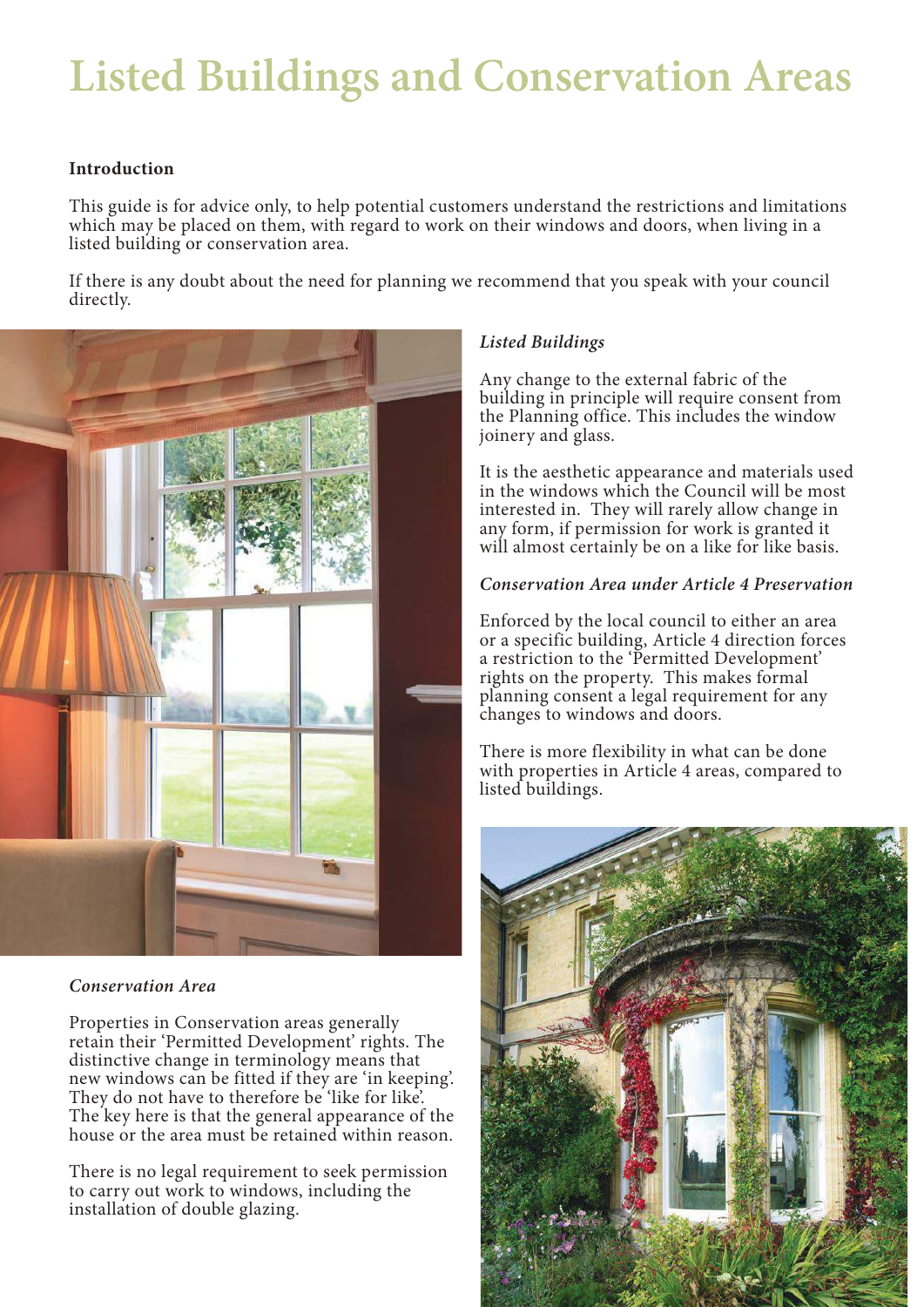# **Glazing Options**

### *Single Glazed\* \*\**

Single glazed profiles are generally used for replacement in listed buildings, they are often glazed with historic glass for added authenticity.

## *Heritage Double Glazing\**

Heritage windows allows for double glazing in listed properties using a slim profile double glazed unit. The system is limited to minimum glazing bar thickness of 24mm.



This method of glazing allows us to use a single double glazed unit, without the need for a narrow profile double glazed unit. This will extend unit life.



Putty

### *TSWW Classic Detail\**

This is our most common glazing platform used on 90% of the windows we make including those fitted in normal conservation areas.



- \* Bars available in verying widths.
- Bars available to match existing exactly.



Ovolo Lambs Tongue